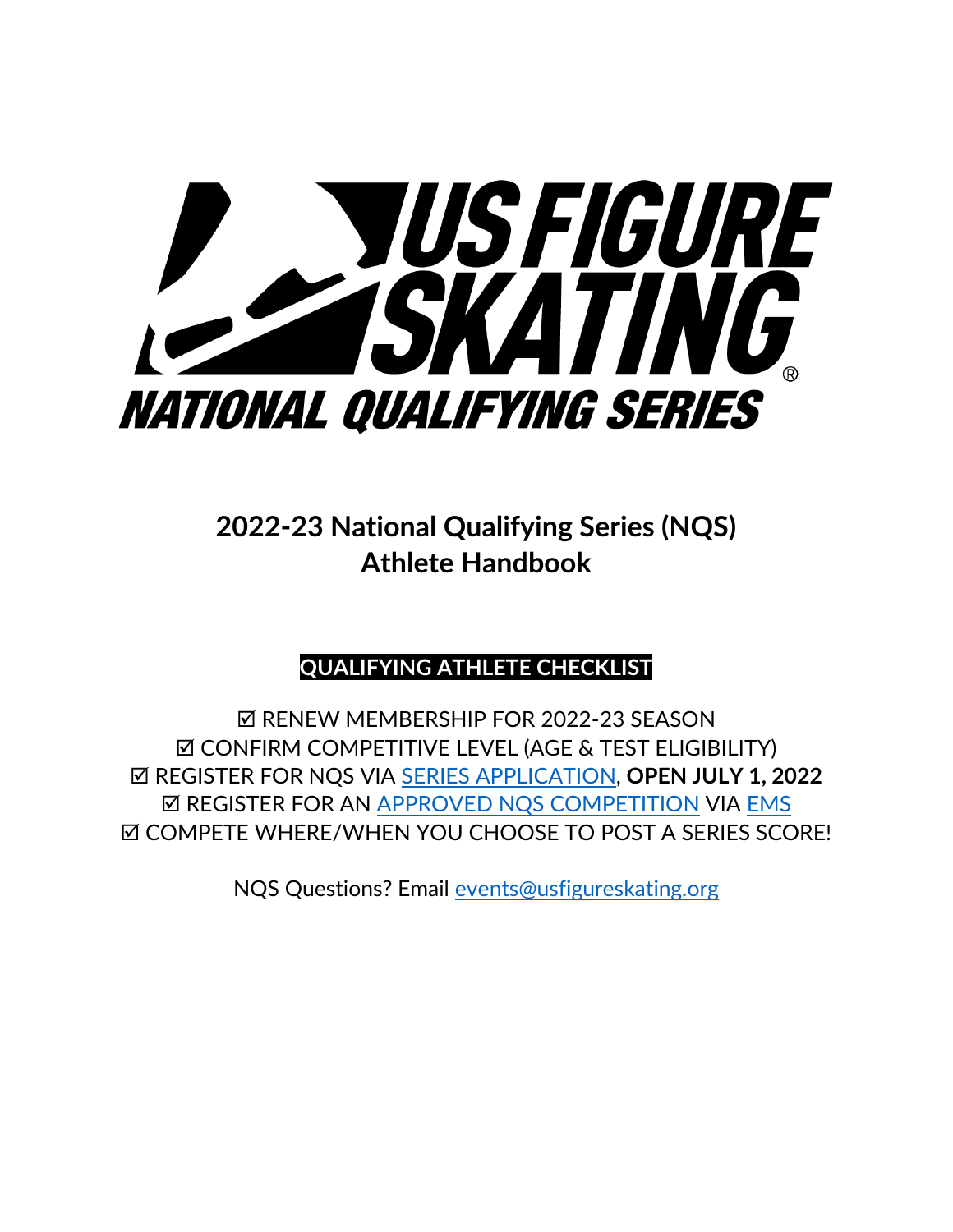# **NATIONAL QUALIFYING SERIES HISTORY & OVERVIEW**

The U.S. Figure Skating National Qualifying Series (NQS) was approved by the 2018 Governing Council and implemented in the summer of 2019. The NQS is a series of competitions hosted individually by member clubs nationwide, in which athletes enter and earn a score. They will earn a placement in the individual competition they enter, an overall national ranking in their level and a regional and sectional ranking.

Beginning with the 2022-23 season, U.S. Figure Skating is consolidating the stand-alone October qualifying competitions, Regional (singles) and Sectional (pairs and ice dance) Challenges into the National Qualifying Series from mid-July to late September, allowing athletes to advance to the November Finals – Sectional Singles, U.S. Pairs and U.S. Ice Dance Finals – and culminating with the 2023 Toyota U.S. Figure Skating Championships and National High Performance Development Team Camp in January 2023.

# **QUALIFYING STRUCTURE**

**SINGLES, PAIRS AND ICE DANCE** 

| <b>JULY-SEPTEMBER</b>                                           |               | <b>NOVEMBER</b>                                                                |               | <b>JANUARY</b>                                                                                        |
|-----------------------------------------------------------------|---------------|--------------------------------------------------------------------------------|---------------|-------------------------------------------------------------------------------------------------------|
| <b>NATIONAL</b><br><b>QUALIFYING SERIES</b><br><b>SINGLES</b>   | $\rightarrow$ | <b>SECTIONAL</b><br><b>SINGLES FINAL</b><br>Eastern, Midwestern, Pacific Coast | $\rightarrow$ | <b>U.S. CHAMPIONSHIPS</b><br><b>OR</b><br><b>NATIONAL HIGH PERFORMANCE</b><br><b>DEVELOPMENT TEAM</b> |
|                                                                 |               |                                                                                |               |                                                                                                       |
| <b>NATIONAL</b><br><b>QUALIFYING SERIES</b><br><b>PAIRS</b>     | $\rightarrow$ | <b>U.S. PAIRS FINAL**</b>                                                      | $\rightarrow$ | <b>U.S. CHAMPIONSHIPS</b><br><b>OR</b><br><b>NATIONAL HIGH PERFORMANCE</b><br><b>DEVELOPMENT TEAM</b> |
|                                                                 |               |                                                                                |               |                                                                                                       |
| <b>NATIONAL</b><br><b>QUALIFYING SERIES</b><br><b>ICE DANCE</b> | →             | <b>U.S. ICE DANCE FINAL**</b>                                                  | $\rightarrow$ | <b>U.S. CHAMPIONSHIPS</b><br>OR<br><b>NATIONAL HIGH PERFORMANCE</b><br><b>DEVELOPMENT TEAM</b>        |

\*The Regional and Sectional Challenges have been combined with the National Qualifying Series (NQS). NQS is open entry and qualifies athletes/teams to a November Final. \*\*The U.S. Pairs Final and U.S. Ice Dance Final events are held in conjunction with one of the Sectional Singles Finals.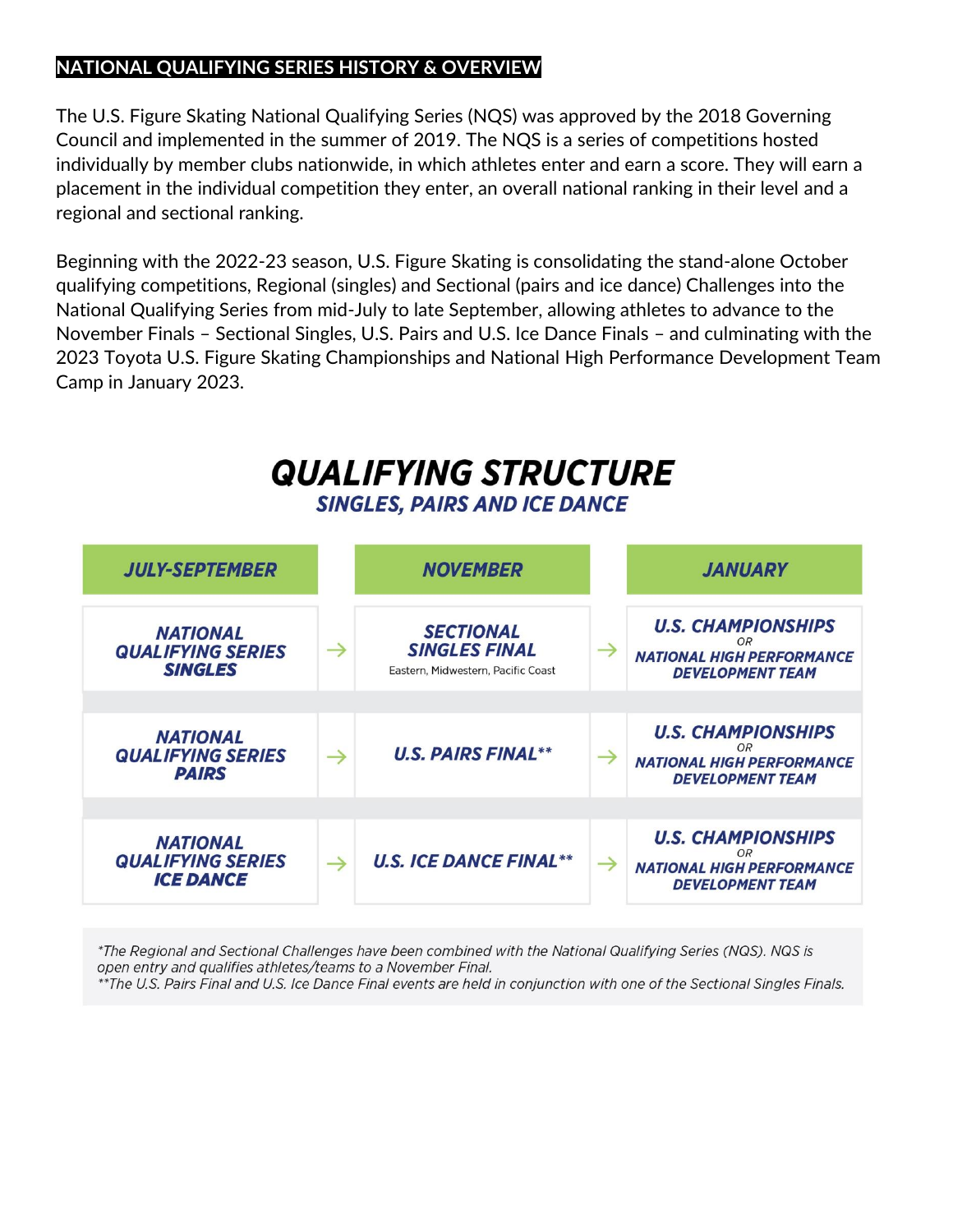#### **STEP 1 – RENEW MEMBERSHIP**

In order to complete qualifying registration (via the [Series Application\)](https://m.usfigureskating.org/series/registration/overview/11?id=11) and register for approved NQS [competitions,](https://www.usfigureskating.org/sites/default/files/media-files/USFA_NatQualifySeries_Calendar_2022.jpg) ALL athletes must be current members of U.S. Figure Skating according to [U.S. Figure](https://www.usfigureskating.org/about/rules)  [Skating Rule 2211.](https://www.usfigureskating.org/about/rules)

A current membership for the 2022-23 season is required to complete the series application (membership must be fully processed with home club AND U.S. Figure Skating; you can verify membership status [here\)](https://usfsaonline.org/Members/MemberProfile?utm_medium=email&_hsmi=217940240&_hsenc=p2ANqtz-9bBVnkxUBjzHD8kgU86rITzEv_xeiDEkp97dHIbvJ1aWT_xfeUMVH8vHB-XTECUjWwllZQKz7zyN3eB6kWtwFCq0bEgPg632Jdw6YyI7p7u__se00&utm_content=217940240&utm_source=hs_email).

Given the rolling application window(s), there is time for an athlete/team to renew membership AFTER July 1 and still complete the **[Series Application](https://m.usfigureskating.org/series/registration/overview/11?id=11)** prior to the start of their preferred NQS event. Note, the application must be complete prior to the first day of the NQS competition for the score to count in the Series Standings and advancement opportunities.

Singles athletes are automatically entered into one of the nine regions based on the location of their home club, or if an individual member, their home address.

Pairs and ice dance teams are automatically entered into one of the three sections based on the location of the home club of the partner who completes registration, or if an individual member, their home address. Note: only one member of the team is required to complete the series application and approved competition registration.

All registrants are bound to their geographic designation at the time of entry and <u>no changes are</u> permitted. Club representation stays intact for entirety of season even if athlete/team changes club.

# **STEP 2 – COMPETITIVE LEVEL**

**Meet all age requirements pertaining to the event to be entered by September 1, 2022.**

• *Proposal for the 2023-24 season is to move the age requirement deadline to July 1, 2023.* 

#### **Meet test requirements by the conclusion of National Qualifying Series.**

Athletes/teams may complete qualifying registration for ONE level. Registration may be at the participants current level or one level higher. If skating one level higher, test information (from club test session, virtual test or IJS competition test credit) must be fully processed with U.S. Figure Skating and reflected in the athlete's profile no later than September 30, 2022. If minimum test eligibility is not met by series close, athlete/teams will NOT be permitted to advance to November Finals.

#### • **Can I change my level?**

Athletes/teams wishing to move up a level prior to the conclusion of NQS may request the change via email at [events@usfigureskating.org.](mailto:events@usfigureskating.org) A mid-season change will VOID all previous [Series Standings](https://m.usfigureskating.org/series/standings/11?id=11) and advancement opportunities tied to the athlete/team's original level.

o Only ONE change requested is permitted per entry AND athletes may only move UP, they are not permitted to change to a lower level after posting a score to the [Series](https://m.usfigureskating.org/series/standings/11?id=11)  [Standings.](https://m.usfigureskating.org/series/standings/11?id=11)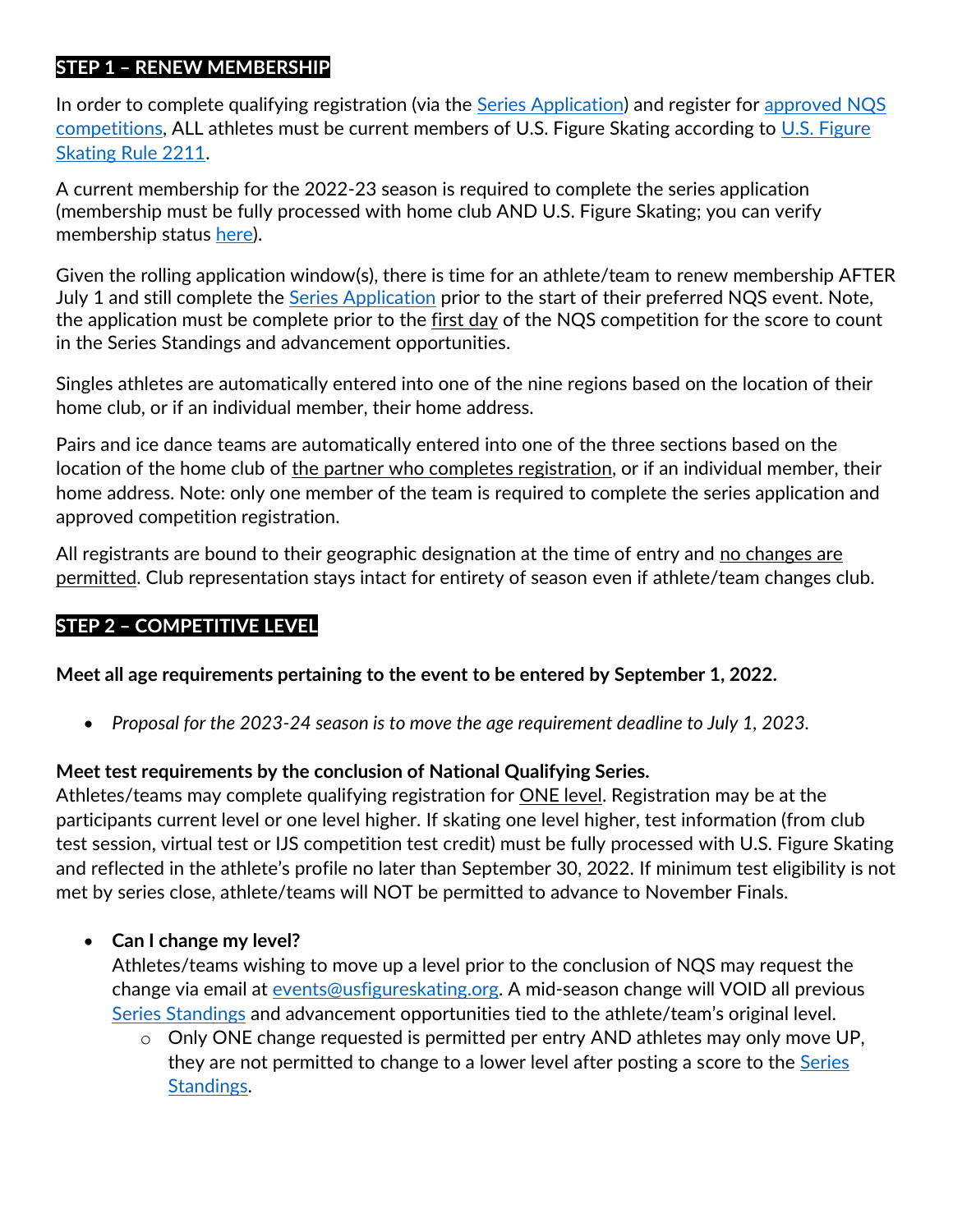#### **Meet the citizen and residency requirements as stated in Rules 2230-2243.**

Foreign or released athletes residing in the U.S. who currently represent another ISU federation other than U.S. Figure Skating may register and compete at an approved NQS competition. However, they are not eligible to complete the [Series Application](https://m.usfigureskating.org/series/registration/overview/11?id=11) nor receive a score within the [Series Standings.](https://m.usfigureskating.org/series/standings/11?id=11)

**Have you competed on behalf of another ISU federation and are looking to return and/or compete within the U.S. Figure Skating qualifying structure? Review the resources and requirements below:** 

- o Non-Citizen: [Letter](https://www.usfigureskating.org/system/files/2020_CC-01_NonCitizenLetter.pdf?mocrToken=0I-aYBnKvM0-wOvDbbva5Pb3FWuM9YgMOaxhHv2BpAB9N0uhX__hDit9zZWXCtdRTDb-luSu9r_YeXcyHKaRcHRBq4QQX_VQoO9blk3vSywYQpyjthqbrNcXNM2mjdMT2pfKfGKjMWuPyeU51zmmSwFceFt4uGp8bzjRVOpIPdvaz99gwJNxgxapZLBMKoI3Kaf8VOilzIGbzUiRgXzOGuF7irjlbTOuCDMn3lRWKbY=), [CC-01 Form](https://www.usfigureskating.org/system/files/2020_CC-01_NonCitizenForm.pdf)
- o Returning Citizen: [Letter,](https://www.usfigureskating.org/system/files/2020_CC-02_ReturningCitizenLetter.pdf) [CC-02 Form](https://www.usfigureskating.org/system/files/2020_CC-02_ReturningCitizenForm.pdf)
- o [Request for Foreign Test Credit](https://fs12.formsite.com/USFSAIT/ForeignTestCredit/index.html)

#### **STEP 3 – NQS SERIES APPLICATION**

Beginning July 1, athletes/teams can complete their qualifying registration via the [Series Application.](https://m.usfigureskating.org/series/registration/overview/11?id=11) Registration will be conducted in three tiers as outlined below. For pairs and ice dance teams, only ONE member must complete the registration.

The Series Application is the key requirement for qualifying registration AND replaces regional/sectional registration traditionally from July 15 – September 1. All interested athletes (including potential and known byes) MUST complete this step prior to the start of their first approved NQS competition (first day of competition).

| Timeline <b>1</b> | <b>Application Open</b>        | <b>Application Close</b>      | Fee   |
|-------------------|--------------------------------|-------------------------------|-------|
| <b>Early Bird</b> | July 1 at 12:00 p.m. ET        | July 15 at 11:59 p.m. ET      | \$35  |
| <b>Standard</b>   | July 16 at 12:00 p.m. ET       | September 1 at 11:59 p.m. ET  | \$70  |
| Late              | September 2 at $12:00$ p.m. ET | September 20 at 11:59 p.m. ET | \$105 |

Note: the application will close on the respective deadlines at 11:59 p.m. ET and re-open the following day at 12:00 p.m. ET. During this time, the Series Status will be listed as "Registration Closed".



- Without a paid [Series Application,](https://m.usfigureskating.org/series/registration/overview/11?id=11) NO scores will be posted to the [Series Standings](https://m.usfigureskating.org/series/standings/11?id=11) and thus athletes/team cannot advance to the November Finals and/or U.S. Figure Skating Championships and National High Performance Development Team/Camp.
	- o This applies equally to known byes; they MUST complete the [Series Application](https://m.usfigureskating.org/series/registration/overview/11?id=11) regardless of status.
- If an athlete/team competes in an approved NQS competition prior to completing their Series [Application,](https://m.usfigureskating.org/series/registration/overview/11?id=11) the scores will NOT count in the Series – no exceptions!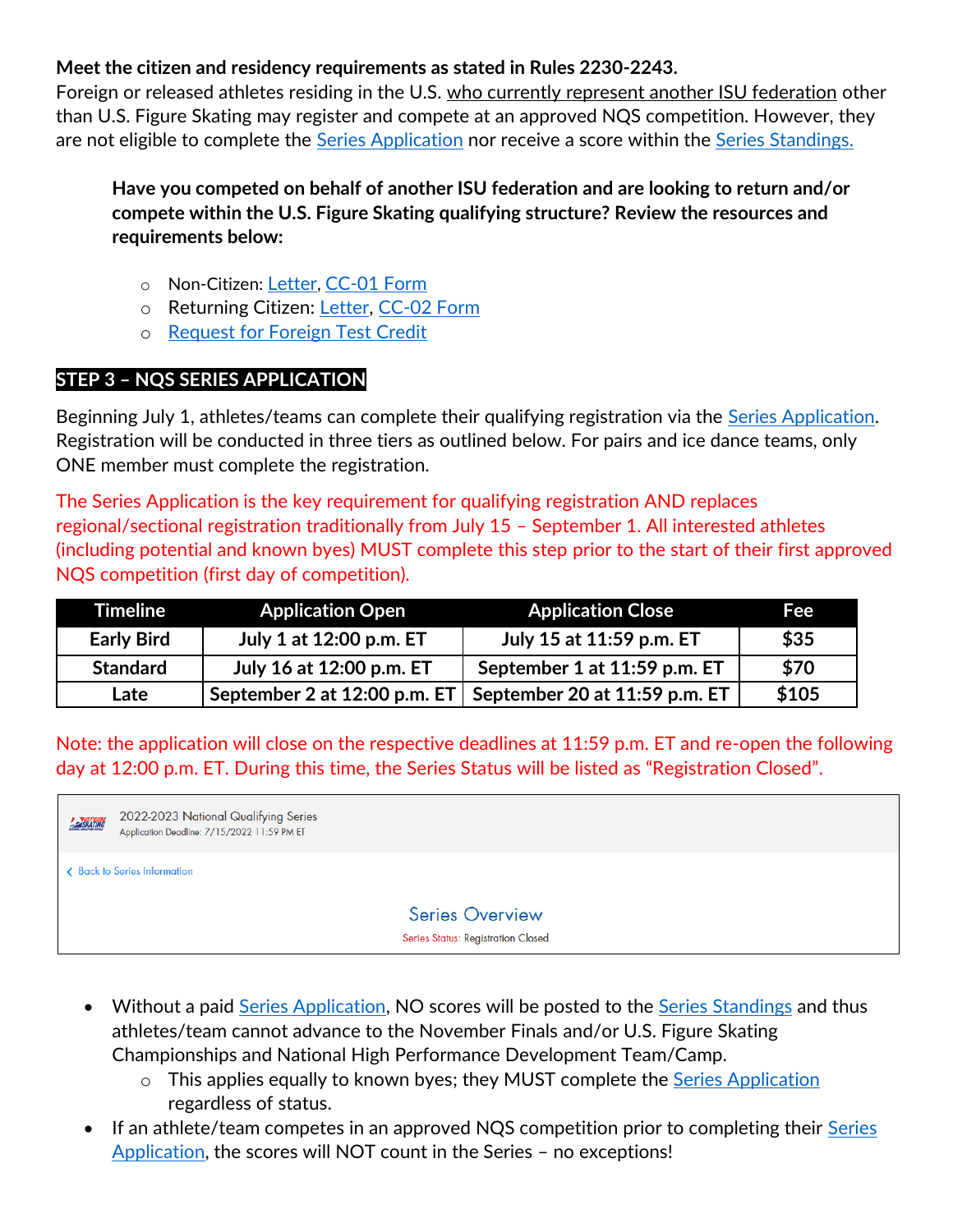o Skater A competes at Glacier Falls at the end of July but doesn't complete their Series Application until August, their scores do NOT count (and will not count AFTER the Series Application is complete).

*Online payment via credit card is the ONLY accepted form of payment for the Series Application. No cash checks or mail orders will be accepted by U.S. Figure Skating.* 

#### **STEP 4 – REGISTER FOR AN APPROVED NQS COMPETITION VIA EMS**

All athletes/teams must register for at least ONE approved NQS competition via U.S. Figure Skating's [Event Management System \(EMS\)](https://m.usfigureskating.org/competition-registration/) and compete!

Please note, many approved NQS competitions will open registration prior to July 1 when the [Series](https://m.usfigureskating.org/series/registration/overview/11?id=11)  [Application](https://m.usfigureskating.org/series/registration/overview/11?id=11) is available via EMS. This will mean that athletes will complete step 4 prior to step 3.

| *2022-2023 National Qualifying Series |                                              |  |  |  |
|---------------------------------------|----------------------------------------------|--|--|--|
| <b>REGISTER NOW</b>                   |                                              |  |  |  |
|                                       | Registration deadline: 7/31/2022 11:59 PM ET |  |  |  |

Athletes must enter each approved NQS competition directly, in accordance with the entry deadline and entry fees set forth by the host club. It is the sole responsibility of each qualifying athlete/team to complete this step to ensure they will post a score for the series and thus the opportunity to advance to the November Finals.

Note: while there is no maximum number of competitions an athlete/team may register for, in order to post a score to the [Series Standings,](https://m.usfigureskating.org/series/standings/11?id=11) participants must compete in at least one approved NQS competition and, if applicable, complete both segments.

#### **NATIONAL QUALIFYING SERIES (NQS) STANDINGS**

The NQS Standings will be available for viewing in [EMS.](https://m.usfigureskating.org/series/standings/11?id=11) The standings will display a national and sectional rank for all disciplines. Singles events will also display a regional ranking.

To access the standings:

- Log in to Members Only at [https://m.usfigureskating.org.](https://m.usfigureskating.org/series/standings/11?id=11) o Select **EMS**.
- Click "Series Information."
	- o Choose "2022-23 National Qualifying Series."
- Select "Standings."

At the end of each approved NQS competition, all IJS competition results will be uploaded to EMS by the chief accountant as soon as possible following the event's conclusion. Each skater's total score is transmitted to the Standings. Only a skater's current highest total score is officially recorded. If a skater finishes a competition and beats their previous high score, the score will be updated. If a skater competes but does not beat their current high score, the previous score stands.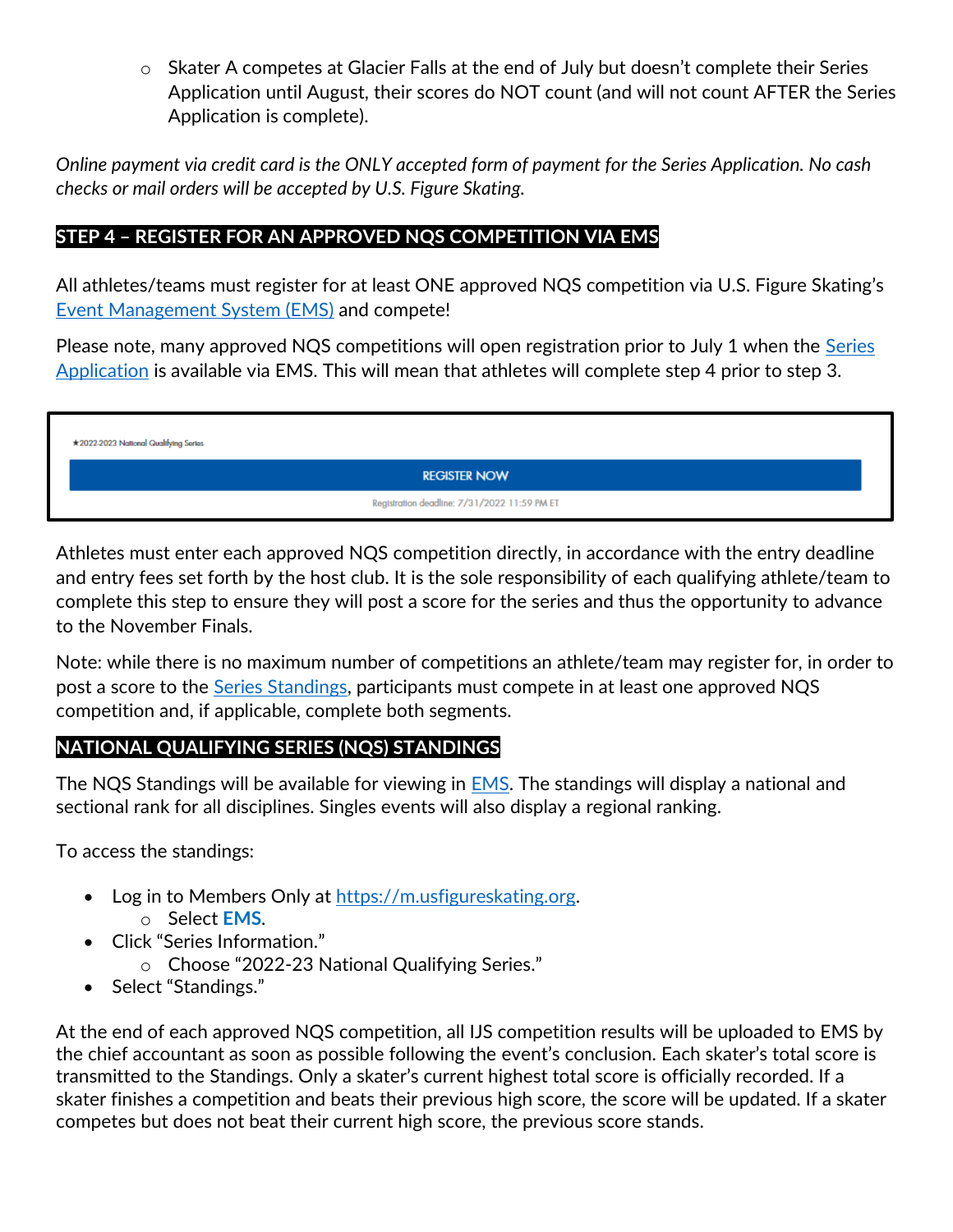An athlete/team will not appear on the NQS standings until they have earned a total score at an approved NQS competition for the level of their paid Series Application.

Please note, progression in the qualifying season (i.e., advancement to the November Finals) is tied to the **highest posted score** in the Series Standings, NOT from individual event placements at approved NQS competitions.

#### **ATHLETE RECOGNITION**

Digital series certificates will be provided to all participants who post a score with their final ranking(s) and pins will be sent to the **home club** of each participant for local recognition:

- Top 25% nationally  $-$  gold pin
- Top 26-50% nationally silver pin
- Below top 50% will receive a "competitor" pin

#### **SINGLES AWARDS**

Regional Medals – awarded to top four highest scores per level, per region Trophy – awarded to the gold medalist for each level, per region

#### **PAIRS & ICE DANCE AWARDS**

Sectional Medals – awarded to top four highest scoring teams per level, per section Trophies – awarded to the gold medalist team for each level, per section

National Qualifying Series medals and trophies will be presented in-person, onsite at the November Finals. If unable to attend the November Finals, awards will be sent to each recipient's home address.

#### **ADVANCEMENT TO NOVEMBER FINALS**

- [2023 Eastern Sectional Singles & U.S. Ice Dance Final](https://www.usfigureskating.org/event/2023-eastern-sectional-singles-us-ice-dance-final)
	- o *Tuesday, November 8 – Saturday, November 12, 2022*
	- o *Norwood, Massachusetts – The Skating Club of Boston*
- [2023 Midwestern Sectional Singles & U.S. Pairs Final](https://www.usfigureskating.org/event/2023-midwestern-sectional-singles-us-pairs-final) 
	- o *Tuesday, November 8 – Friday, November 11, 2022*
	- o *Lansing, Michigan – Lansing Skating Club*
- [2023 Pacific Coast Sectional Singles Final](https://www.usfigureskating.org/event/2023-pacific-coast-sectional-singles-final)
	- o *Tuesday, November 8 – Sunday, November 13*
	- o *San Francisco, California – The Skating Club of San Francisco*

Advancement information will be sent via email, outlining the **[EMS](https://m.usfigureskating.org/series/standings/11?id=11)** registration process and competition details in early October. Each qualifier will be required to complete registration and pay their entry fee within 72 hours of receipt of advancement email from U.S. Figure Skating HQ. If no response, spot will be forfeited, and alternate will be invited.

Singles: \$250/entry + \$10 administration fee Pairs and Ice Dance: \$350/entry + \$10 administration fee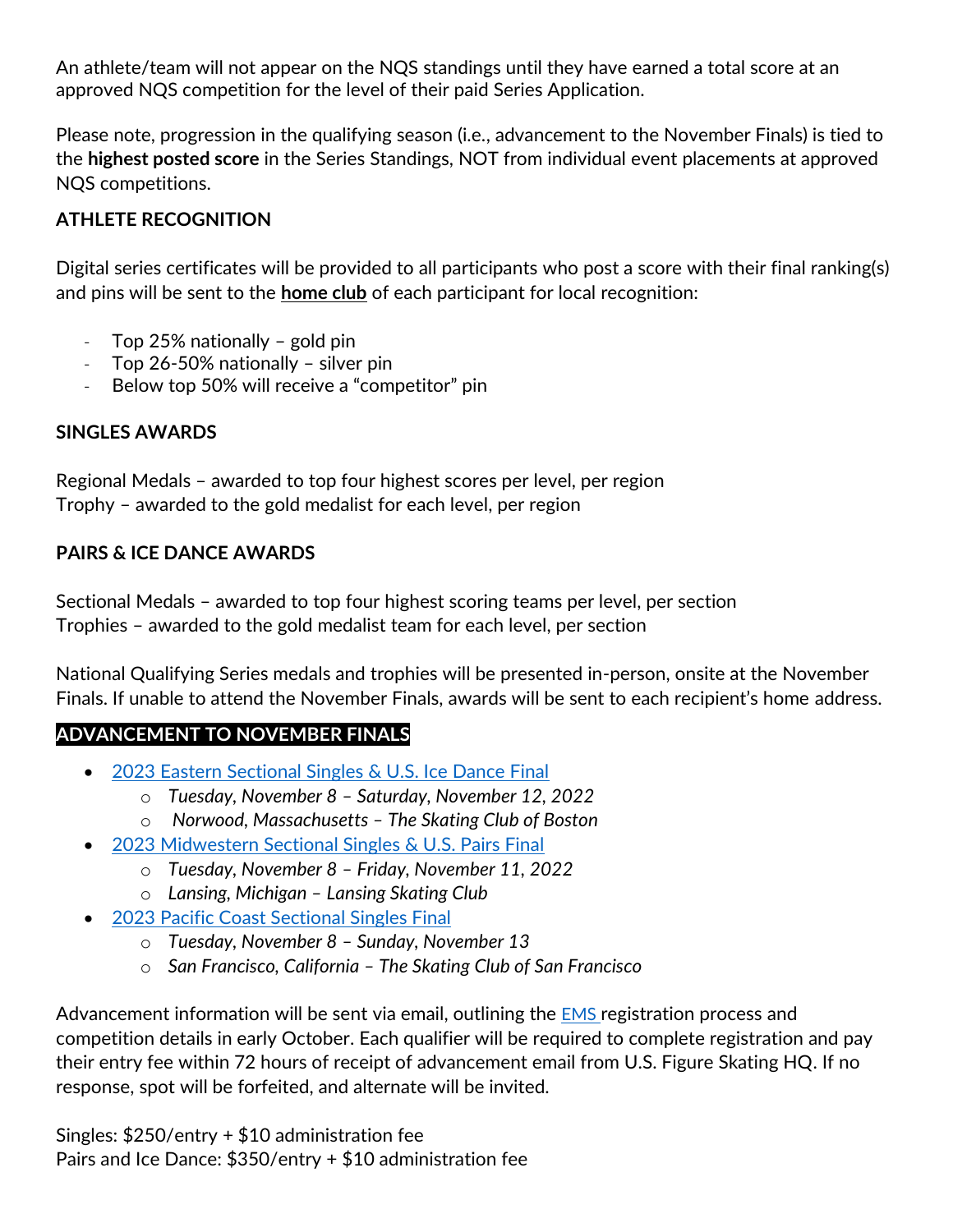*Online payment via credit card is the ONLY accepted form of payment for the qualifying season. No cash checks or mail orders will be accepted by U.S. Figure Skating.* 

# **SINGLES**

- **Juvenile – Novice: 24 skaters per level** 
	- o Top 4 overall scores from each region, next best 12 overall scores from the section
- **Junior – Senior: 18 skaters per level plus byes**
	- $\circ$  Top 4 overall scores from each region, next best 6 overall scores from the section

#### **ADVANCEMENT TO NOVEMBER FINALS (continued)**

# **PAIRS**

- **Juvenile – Novice: 24 teams per level**
	- o Top 4 overall scores from each section, next best 12 overall scores from nation
- **Junior – Senior: 18 teams per level plus byes**
	- $\circ$  Top 4 overall scores per section, next best 6 overall scores from nation

# **ICE DANCE**

- **Juvenile – Novice: 24 teams per level**
	- $\circ$  Top 4 overall scores from each section, next best 12 overall scores from nation
- **Junior – Senior: 18 teams per level plus byes**
	- $\circ$  Top 4 overall scores per section, next best 6 overall scores from nation

# **ADVANCEMENT TO NATIONAL HIGH PERFORMANCE DEVELOPMENT TEAM & CAMP**

**San Jose, California • January 2023, Exact Dates Coming Soon** 

#### **SINGLES: 12 skaters per level**

Top 4 athletes per section, per level in juvenile, intermediate and novice

#### **PAIRS: 9 teams overall**

Top 6 teams from the U.S. Pairs Final in novice

• Plus, 3 additional teams (juvenile – novice) per criteria approved by the Pairs Development and Technical Committee

#### **ICE DANCE: 9 teams per level**

Top 9 teams per level from the U.S. Ice Dance Final in juvenile, intermediate and novice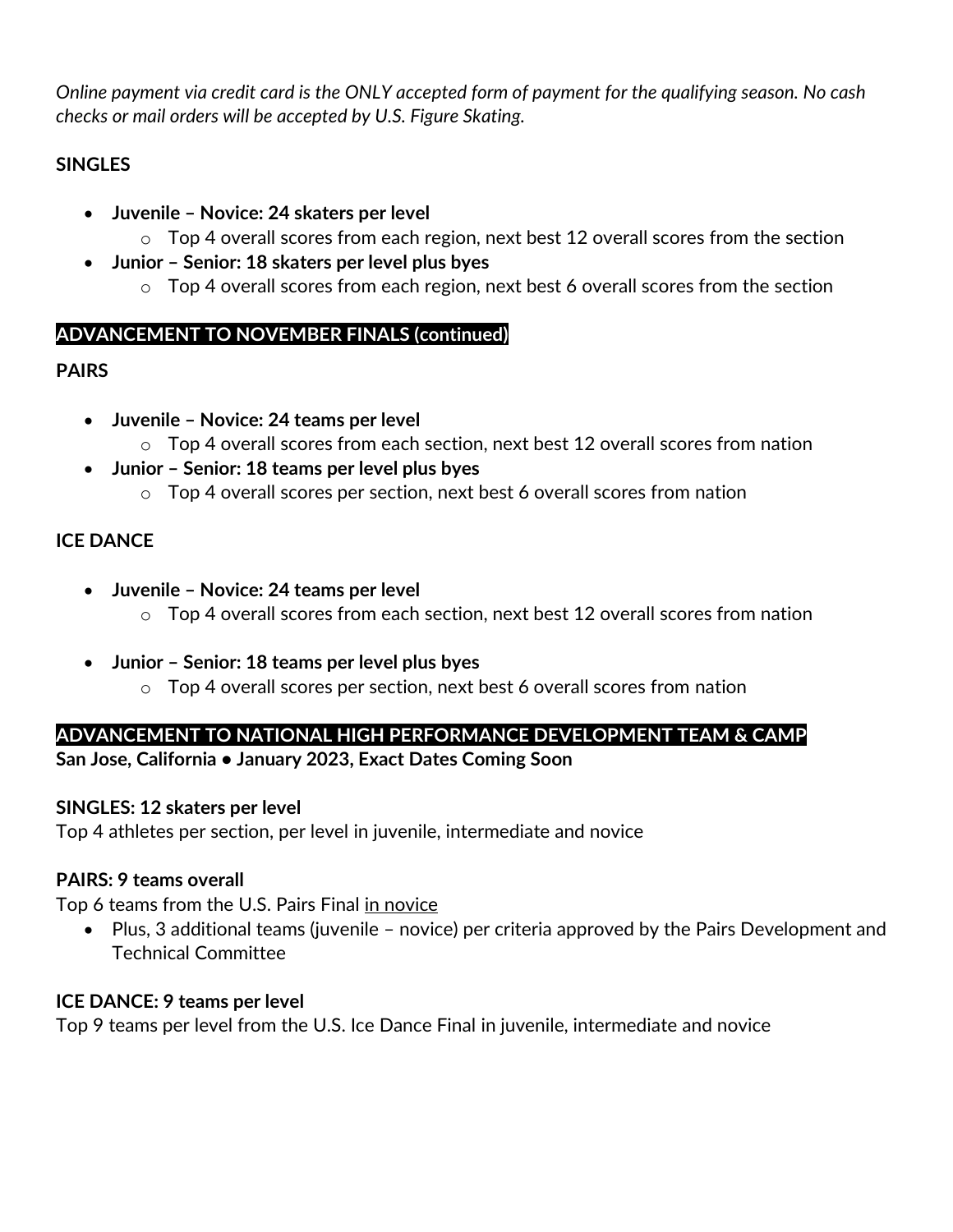#### **ADVANCEMENT TO U.S. FIGURE SKATING CHAMPIONSHIPS**

**San Jose, California • January 23 – 29, 2023** 

#### **CLICK [HERE](https://www.usfigureskating.org/sites/default/files/media-files/2023QualifyingByeAdvancementCriteria.pdf) FOR APPROVED 2022-23 BYE CRITERIA**

#### **SINGLES**

**Junior: maximum of 18 entries from the Sectional Singles Final**  Top 4 athletes per section Top 2 novice athletes per section invited to skate up to junior

IF any athletes qualify for the ISU Junior Grand Prix Final of Figure Skating who are registered to compete junior domestically, they will receive a bye to the U.S. Championships (in addition to the 18 from the Sectional Singles Final), if they withdraw prior to or at the Championships their byed spot will not be filled as the maximum entries is 18

#### **Senior: maximum of 18 entries inclusive of Byes and Sectional Singles Final**

Athletes receiving a bye per the U.S. Figure Skating Rulebook or approved bye criteria (will be published no later than July 1, 2022) Top 2 athletes per section from Sectional Singles Final Plus, next best scores nationwide until maximum is met

#### **ICE DANCE**

#### **Junior: maximum of 12 entries from the U.S. Ice Dance Final**

Top 12 teams from U.S. Ice Dance Final

IF any teams qualify for the ISU Junior Grand Prix Final of Figure Skating who are registered to compete junior domestically, they will receive a bye to the U.S. Championships (in addition to the 12 from the U.S. Ice Dance Final), if they withdraw prior to or at the Championships their byed spot will not be filled as the maximum entries is 12

#### **Senior: maximum of 15 entries inclusive of Byes and the U.S. Ice Dance Final**

Teams receiving a bye per the U.S. Figure Skating Rulebook or approved bye criteria (will be published no later than July 1, 2022)

Plus, next best teams from U.S. Ice Dance Final until maximum is met

#### **PAIRS**

# **Junior: maximum of 12 entries from the U.S. Pairs Final**

Top 12 teams from U.S. Ice Dance Final

IF any teams qualify for the ISU Junior Grand Prix Final of Figure Skating who are registered to compete junior domestically, they will receive a bye to the U.S. Championships (in addition to the 12 from the U.S. Ice Pairs Final), if they withdraw prior to or at the Championships their byed spot will not be filled as the maximum entries is 12

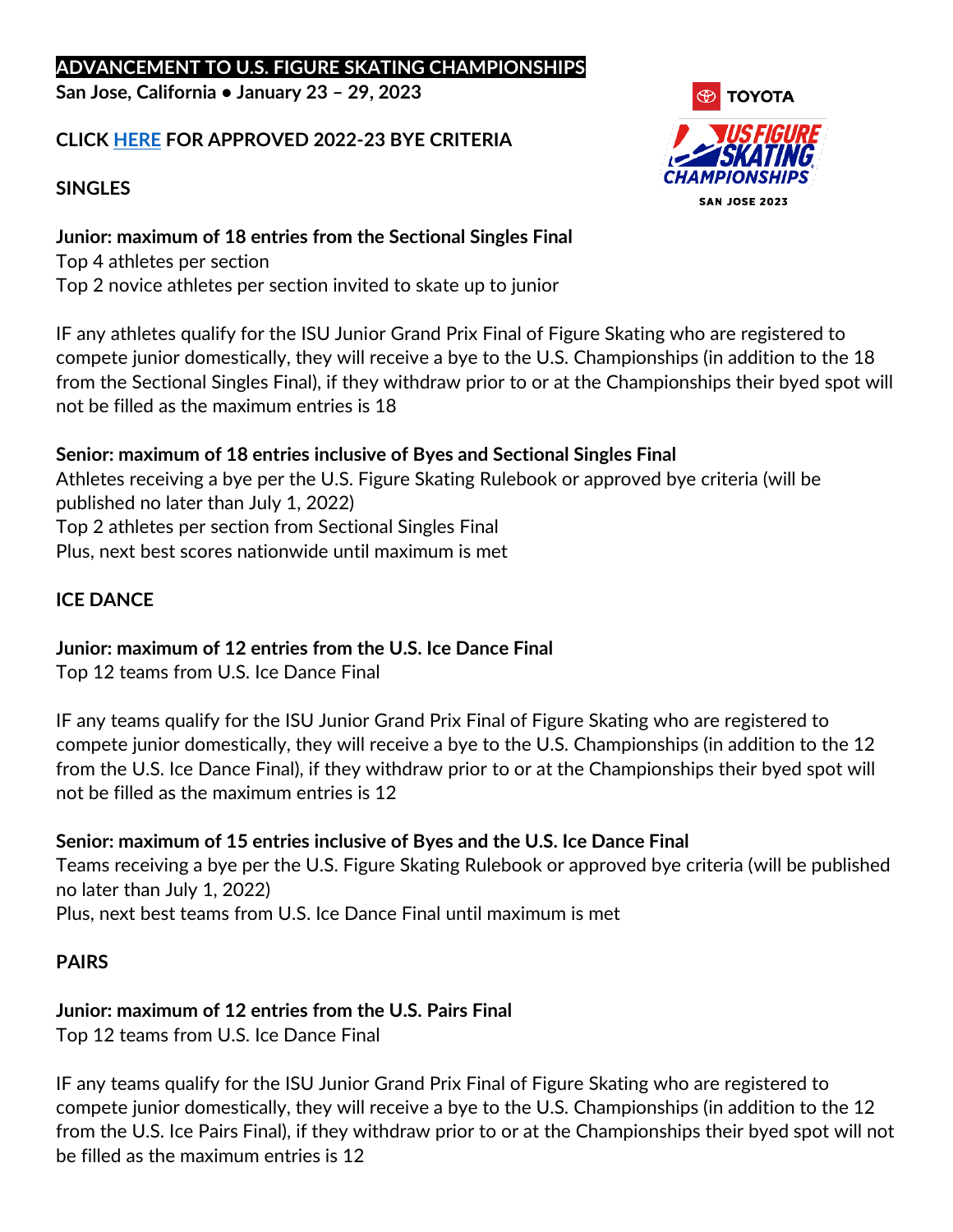#### **Senior: maximum of 12 entries inclusive of Byes and the U.S. Pairs Final**

Teams receiving a bye per the U.S. Figure Skating Rulebook or approved bye criteria (will be published no later than July 1, 2022) Plus, next best teams from U.S. Pairs Final until maximum is met

*See [U.S. Figure Skating Rules](https://www.usfigureskating.org/about/rules) 2520-2524 for alternate information*

#### **ADDITIONAL INFORMATION**

If there are large entries for National Qualifying Series (juvenile – senior) events, the referee may choose to break the event into two or more seeded groups per the U.S. Figure Skating Rulebook. Athletes will remain in the same groups for each applicable segment to post a total score for the Series. For example: if there are more than 30 athletes in intermediate women, all skaters in group A will compete against each other in the short program, then again in the free skate for a total combined score, which is the athlete's total score for that competition.

#### **There will be NO consolation or final rounds for NQS.**

Please note, there will be NO segment-only competitive events for NQS levels (i.e., intermediate men's short program, only intermediate men's combined).

NO critiques may be offered at any NQS competition.

No refunds are provided for the NQS Series Application Fee under any circumstances (medical withdraws included).

All withdraws from approved NQS competitions are considered final. Entry fees refund policies for approved NQS competition are at the discretion of each host club.

#### **Coach Compliance**

Any coach attending the competition must be included within a skater's series application AND individual competition registration via [EMS.](https://m.usfigureskating.org/ems/) Any coaches declared at the time of registration will be included in the skater's registration confirmation email and have access to the **EMS Coach Portal**. Note, there is no registration approval process within  $EMS$  as the data (membership and test level) is tied to the U.S. Figure Skating database. Noncompliant coaches will receive automated email reminders through the start of the competition.

All National Qualifying Series coaches must meet the criteria below:

- $\checkmark$  Must be a current full member of U.S. Figure Skating either through a member club or as an individual member.
- $\checkmark$  If 18 years or older, must submit information for, proper payment of \$30 and successfully pass a background check. **\***
	- o The background check will be valid for two seasons, the one in which it was completed plus one additional.
- ✓ If 18 years or older, must complete annual SafeSport Training. **\***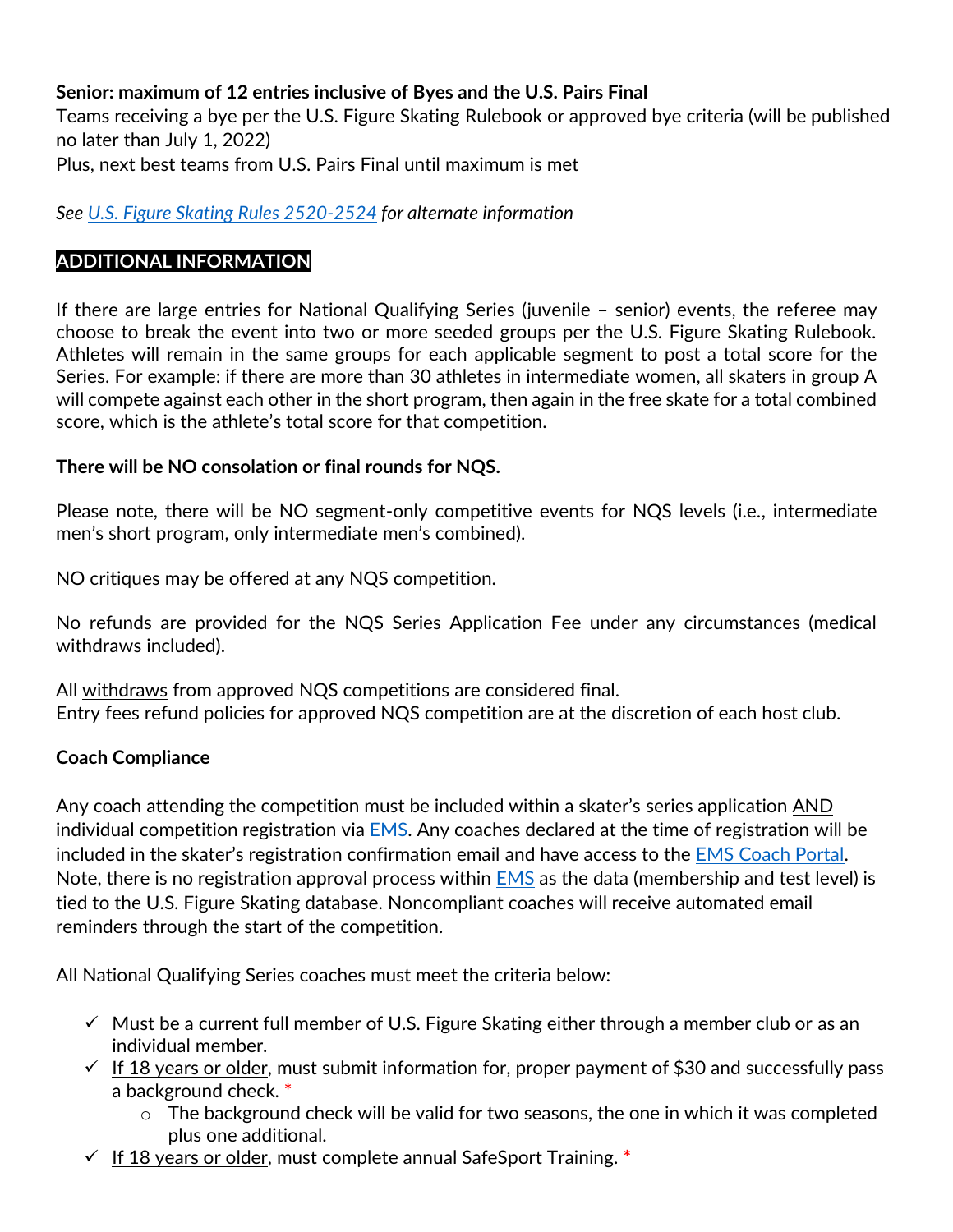- o The training will be valid for 365 days from date of completion and there is no cost for the training/certification.
- $\checkmark$  Must complete the Professional Coach/Choreographer Coaching Education Requirement (CER) through the [Professional Skaters Association \(PSA\).](https://skatepsa.com/compliance)
- $\checkmark$  Must submit proof of general liability insurance with limits of \$1 million per occurrence/\$5 million aggregate.
- ✓ Must agree to the U.S. Figure Skating Code of Ethics. **\***
- $\checkmark$  Must complete three waivers: 1) Assumption of Risk, Waiver and Release and Indemnification Agreement, 2) Medical Consent and 3) Name and Likeness Release and Consent Agreement. **\***
- ✓ **If athlete is participating in the National Qualifying Series, must be a full member of the [Professional Skaters Association \(PSA\).](https://skatepsa.com/membership)**

# **Liability**

U.S. Figure Skating, the host club(s) and/or interclub association, the organizing committee and the ice arenas utilized for these events accept no responsibility for injury or damage sustained by any participant in these National Qualifying Series events (U.S. Figure Skating Rule 1600).

# **QUALIFYING ATHLETE RESOURCE LIST**

[U.S. Figure Skating Rulebook](https://www.usfigureskating.org/about/rules)

Event Management System (EMS)

- [Series Application](https://m.usfigureskating.org/series/registration/overview/11?id=11)
- [Competition Registration](https://m.usfigureskating.org/competition-registration/)
- [Series Standings](https://m.usfigureskating.org/series/standings/11?id=11)
- Skater Portal: [My Coaches,](https://public.3.basecamp.com/p/3uMsvDUa7FL8Y2EDqZyD2UAZ) [Music,](https://public.3.basecamp.com/p/ycj6D89r1GruJVv8oTSWXUqW) [PPC](https://public.3.basecamp.com/p/bJNALQ6nPYrJUH2YKAjQ2tMB)
- Coach Portal: [My Skaters,](https://public.3.basecamp.com/p/w79NH9tSWWwJ17EjeUhdpy1V) [Coach Schedule](https://public.3.basecamp.com/p/3UXnPmqVfktsb1qEwg6AHR2h)

# Citizenship Eligibility

- Non-Citizen: [Letter,](https://www.usfigureskating.org/system/files/2020_CC-01_NonCitizenLetter.pdf?mocrToken=0I-aYBnKvM0-wOvDbbva5Pb3FWuM9YgMOaxhHv2BpAB9N0uhX__hDit9zZWXCtdRTDb-luSu9r_YeXcyHKaRcHRBq4QQX_VQoO9blk3vSywYQpyjthqbrNcXNM2mjdMT2pfKfGKjMWuPyeU51zmmSwFceFt4uGp8bzjRVOpIPdvaz99gwJNxgxapZLBMKoI3Kaf8VOilzIGbzUiRgXzOGuF7irjlbTOuCDMn3lRWKbY=) [CC-01 Form](https://www.usfigureskating.org/system/files/2020_CC-01_NonCitizenForm.pdf)
- Returning Citizen: [Letter,](https://www.usfigureskating.org/system/files/2020_CC-02_ReturningCitizenLetter.pdf) [CC-02 Form](https://www.usfigureskating.org/system/files/2020_CC-02_ReturningCitizenForm.pdf)
- [Request for Foreign Test Credit](https://fs12.formsite.com/USFSAIT/ForeignTestCredit/index.html)

# [Approved 2022-23 Bye Criteria](https://www.usfigureskating.org/sites/default/files/media-files/2023QualifyingByeAdvancementCriteria.pdf)

Program Requirements | Juvenile - Senior

- Singles: [Short Program](https://www.usfigureskating.org/sites/default/files/media-files/2022-23%20Singles%20SP%20Chart.pdf) & [Free Skate](https://www.usfigureskating.org/system/files/2022-23%20Singles%20FS%20Chart.pdf)
- Pairs: [Short Program](https://www.usfigureskating.org/sites/default/files/media-files/2022-23%20Pairs%20SP%20Chart.pdf) & [Free Skate](https://www.usfigureskating.org/sites/default/files/media-files/2022-23%20Pairs%20FS%20Chart.pdf)
- Ice Dance: [Pattern Dance,](https://www.usfigureskating.org/sites/default/files/media-files/2022-23%20PD%20Chart.pdf) [Rhythm Dance](https://www.usfigureskating.org/sites/default/files/media-files/2022-23%20ID%20RD%20Chart.pdf) & [Free Dance](https://www.usfigureskating.org/sites/default/files/media-files/2022-23%20ID%20FD%20Chart.pdf)

# **CONTACTS**

# **U.S. Figure Skating Events Department**

Email: [events@usfigureskating.org](mailto:events@usfigureskating.org) Phone: (719) 635-5200

# **U.S. Figure Skating Product Support (EMS)**

Email: [productsupport@usfigureskating.org](mailto:productsupport@usfigureskating.org) Phone: (719) 635-5200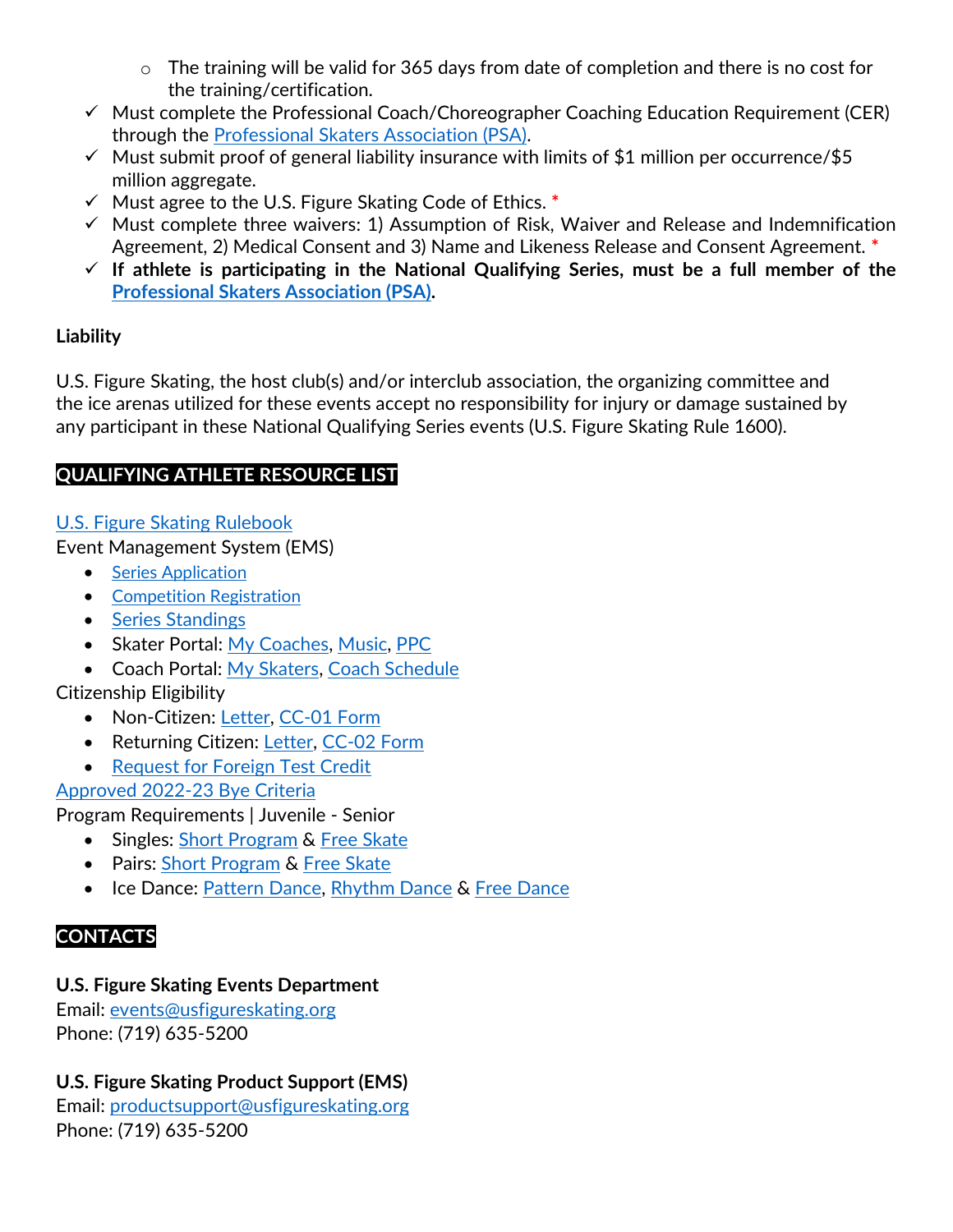# **CONTACTS**

**Competitions Committee** Kathleen Krieger, Chair E-mail: [KriegerRPh@msn.com](mailto:KriegerRPh@msn.com)

#### **FREQUENTLY ASKED QUESTIONS**

#### **When are regionals?**

For the 2022-23 qualifying season, regionals have been consolidated into the approved NQS competitions. The Series Application is the key requirement for qualifying registration AND replaces regional/sectional registration traditionally from July 15 – September 1. All interested athletes (including potential and known byes) MUST complete this step.

#### **Will there be any changes in the approved NQS competition list?**

[Approved NQS competitions](https://www.usfigureskating.org/sites/default/files/media-files/USFA_NatQualifySeries_Calendar_2022.jpg) and the designated disciplines are locked in. There will be no additional competitions. The competition [list](https://www.usfigureskating.org/sites/default/files/media-files/USFA_NatQualifySeries_Calendar_2022.jpg) will be evaluated each year by the Competitions Committee.

# **What levels are offered for the National Qualifying Series?**

National Qualifying Series events are offered at juvenile, intermediate, novice, junior and senior for singles, pairs and ice dance. Open juvenile is NOT included in NQS.

#### **I have not renewed my membership for the 2022-23 season, what are my options?**

Given the rolling application windows, there is time for an athlete/team to renew membership AFTER July 1 and complete the Series Application. For scores to count, the application must be completed prior to the FIRST DAY of an athlete/team's preferred NQS event. Without a renewed membership, an athlete/team cannot complete the Series Application and without a paid Series Application, scores from an approved NQS competition will not count (no exceptions).

#### **Where can I find the Series Standings?**

To access the standings:

- Log in to [https://m.usfigureskating.org.](https://m.usfigureskating.org/series/standings/11?id=11)
	- o Not a member? Create a non-member account [here.](https://m.usfigureskating.org/account/create-account)
- Select **EMS**.
- Click "Series Information."
	- o Choose "2022-23 National Qualifying Series."
- Select "Standings."

After the conclusion of each approved NQS competition, the chief accountant will upload the scores to EMS. Please allow up to 48 hours of event closure for standings to update. Reminder: only the athlete/team's highest score will be included on the series.

**I competed at an approved NQS competition, but I don't see my scores on the Series Standings?** If a score is not listed from an approved NQS competition, review the following scenarios: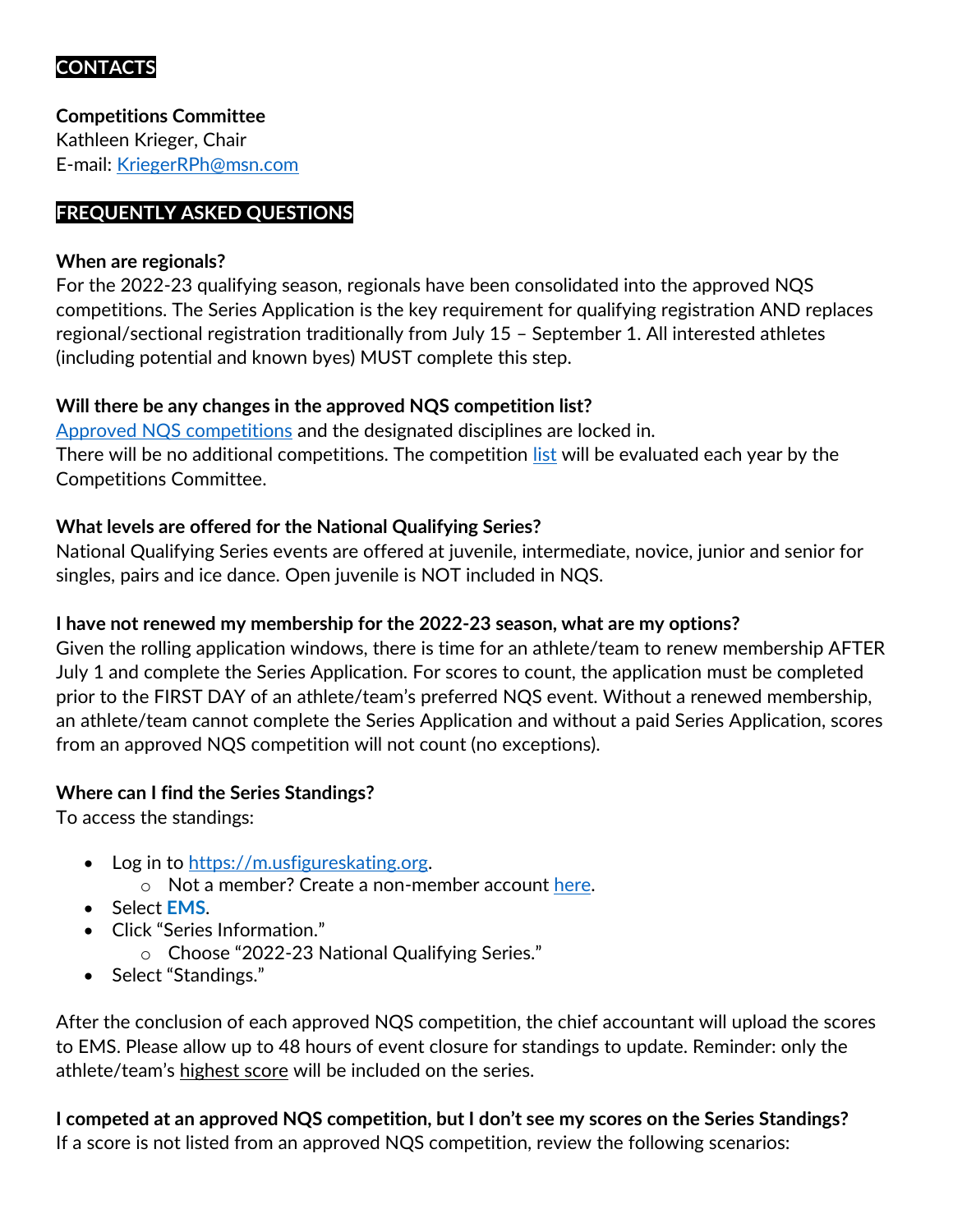- **Did you complete and pay for the [Series Application](https://m.usfigureskating.org/series/registration/overview/11?id=11) prior to competing?** 
	- o **Yes**, email [productsupport@usfigureskating.org](mailto:productsupport@usfigureskating.org) with member number, series level and competition name.
	- o **No**, the score will not count as it is a requirement to complete the Series Application prior to competing at the approved NQS competition. There will be no exceptions!
- Is the score your highest for the Series?
	- o Only an athlete/team's highest total score will be reflected on the Series Standings.

#### **How can I verify if I (or my teammate) has completed the required Series Application?**

Log in to [EMS](https://m.usfigureskating.org/series/standings/11?id=11) and select "Series Information" – if complete, you will see your event level and Paid  $\checkmark$ .

#### o **Need to update your level after payment?**

o Email [events@usfigureskating.org](mailto:events@usfigureskating.org) for next steps. Note, after an athlete/team has posted a score to the Series Standings, they may only move up a level and may not move down.

|                           | <b>Series Overview</b><br>Series Status: Registration Open                                                   |                      |
|---------------------------|--------------------------------------------------------------------------------------------------------------|----------------------|
| <b><i>G</i></b> Statement |                                                                                                              | $\checkmark$         |
|                           | If you have questions, email events@usfigureskating.org<br>Need a refund? productsupport@usfigureskating.org |                      |
|                           |                                                                                                              |                      |
| Singles                   |                                                                                                              | Participant Handbook |
|                           | Levels                                                                                                       |                      |
| Senior Ladies Combined    |                                                                                                              | Paid $\checkmark$    |

#### **Where can I find the Series Standings?**

To access the standings:

- Log in to [https://m.usfigureskating.org.](https://m.usfigureskating.org/series/standings/11?id=11)
	- o Not a member? Create a non-member account [here.](https://m.usfigureskating.org/account/create-account)
- Select **EMS**.
- Click "Series Information."
	- o Choose "2022-23 National Qualifying Series."
- Select "Standings."

After the conclusion of each approved NQS competition, the chief accountant will upload the scores to EMS. Please allow up to 48 hours of event closure for standings to update. Reminder: only the athlete/team's highest score will be included on the series.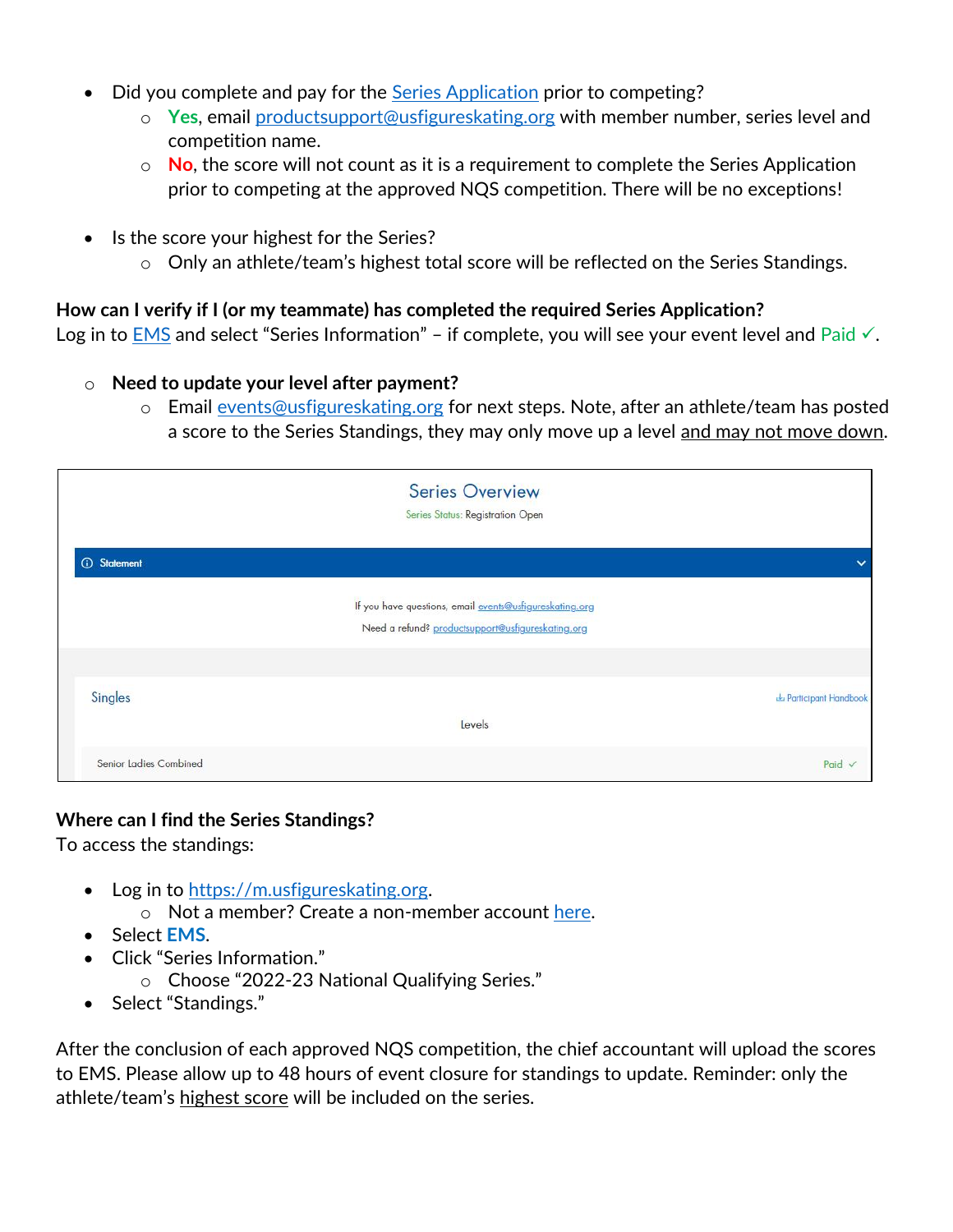# **I competed at an approved NQS competition, but I don't see my scores on the Series Standings?**

If a score is not listed from an approved NQS competition, review the following scenarios:

- Did you complete and pay for the [Series Application](https://m.usfigureskating.org/series/registration/overview/11?id=11) prior to competing?
	- o **Yes**, email [productsupport@usfigureskating.org](mailto:productsupport@usfigureskating.org) with member number, series level and competition name.
	- o **No**, the score will not count as it is a requirement to complete the Series Application prior to competing at the approved NQS competition. There will be no exceptions!
- Is the score your highest for the Series?
	- o Only an athlete/team's highest total score will be reflected on the Series Standings.

#### **How will initial and/or final rounds work?**

There will be NO initial/qualifying or final rounds.

If there are large entries for National Qualifying Series (juvenile – senior) events, the referee may choose to break the event into two or more seeded groups per the U.S. Figure Skating Rulebook.

- Athletes will remain in the same groups for each applicable segment.
- The total score from their group will apply to Series Standings, if they have a paid Series Application at this level.

#### **If I competed at an approved NQS competition but did not complete my Series Application – do my scores count?**

NO. Only scores from approved NQS competitions after you complete and pay for your Series Application will count towards Series Standings. Further, the series application level and competition level must match!

#### **I skated up at approved NQS competitions and I qualified for the November Finals, but I haven't passed my test yet. What happens?**

Appropriate tests must be passed by the conclusion of the National Qualifying Series to advance; however, athletes may use IJS protocol for test credit to meet this requirement, but it must be processed (i.e., submitted to U.S. Figure Skating through their home club) by the end of September. It is the responsibility of the athlete and coach to ensure they are following the appropriate procedure and timelines.

• Athletes should ensure they understand the process for obtaining and submitting competition test credit from approved NQS competitions in advance of the event (review details in announcement).

#### **Do alternates for the November Finals, U.S. Championships or NHPDT need to do anything?**

No action is required for alternates. If invited to the qualifying competition, alternates will be notified via email by U.S. Figure Skating. Alternates may be invited up to 72 hours prior to the first segment draw in their event.

#### **I have the highest score in my level, in my region. How do I get my award?**

National Qualifying Series medals and trophies will be presented in-person, onsite at the November Finals. If unable to attend the November Finals, awards will be sent to each recipient's home address.

**I have formed a new partnership after paying for my Series Application, what are my options?** If a team disbands after paying for the Series Application and a new team is formed, the new team must email [events@usfigureskating.org](mailto:events@usfigureskating.org) to request a change. Any team changes will VOID all previous